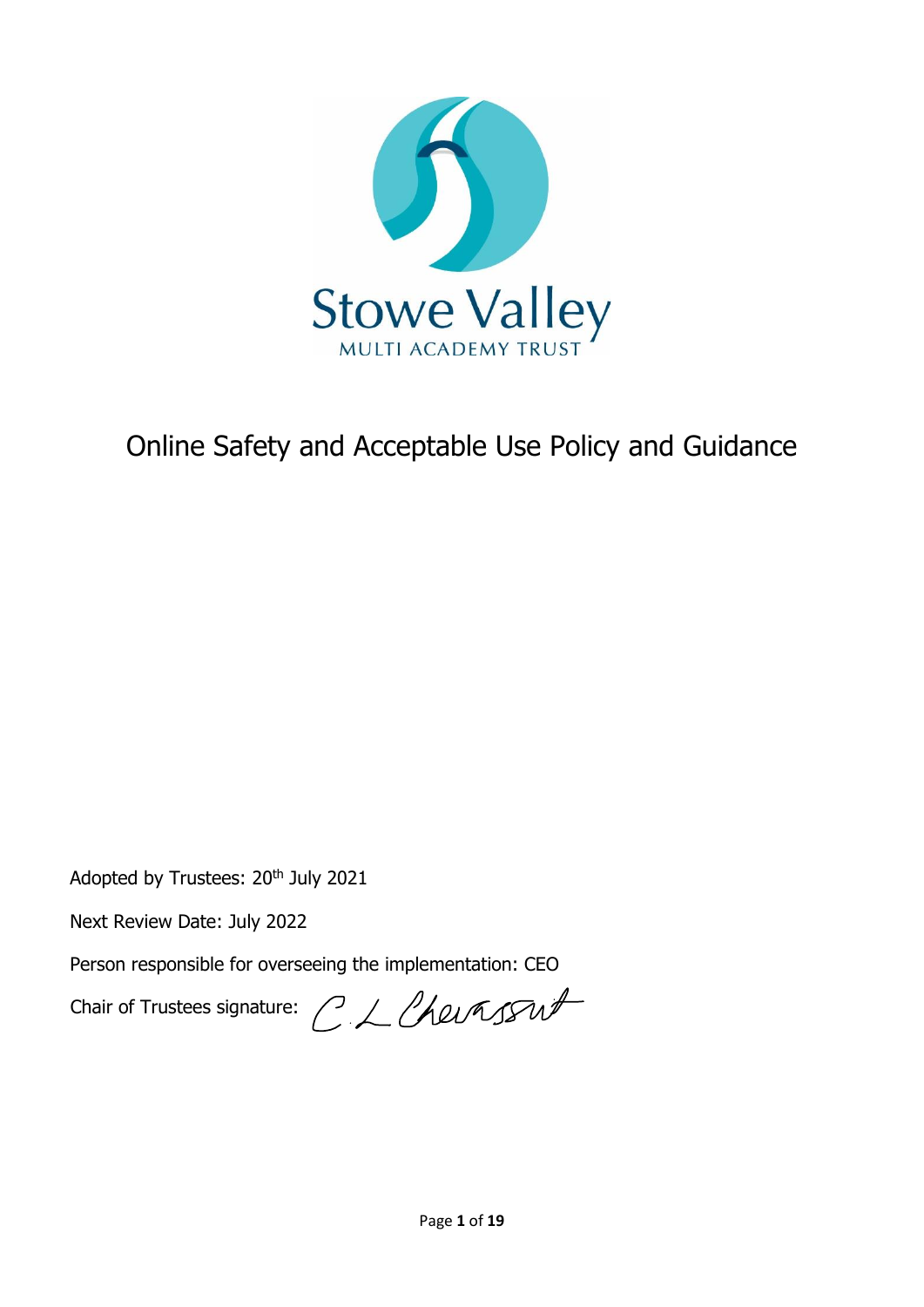# Contents

| 1.                                                                                                          |  |
|-------------------------------------------------------------------------------------------------------------|--|
|                                                                                                             |  |
|                                                                                                             |  |
|                                                                                                             |  |
|                                                                                                             |  |
|                                                                                                             |  |
|                                                                                                             |  |
|                                                                                                             |  |
|                                                                                                             |  |
|                                                                                                             |  |
|                                                                                                             |  |
|                                                                                                             |  |
|                                                                                                             |  |
|                                                                                                             |  |
|                                                                                                             |  |
|                                                                                                             |  |
|                                                                                                             |  |
| 8. Misuse of school technology (devices, systems, networks or platforms) – Pupils and Staff <sup>1244</sup> |  |
|                                                                                                             |  |
|                                                                                                             |  |
|                                                                                                             |  |
|                                                                                                             |  |
|                                                                                                             |  |
|                                                                                                             |  |
|                                                                                                             |  |
|                                                                                                             |  |
|                                                                                                             |  |
|                                                                                                             |  |
|                                                                                                             |  |
|                                                                                                             |  |
| Appendix 2: acceptable use agreement (Staff, Trustees, Local Governing Body Governors,                      |  |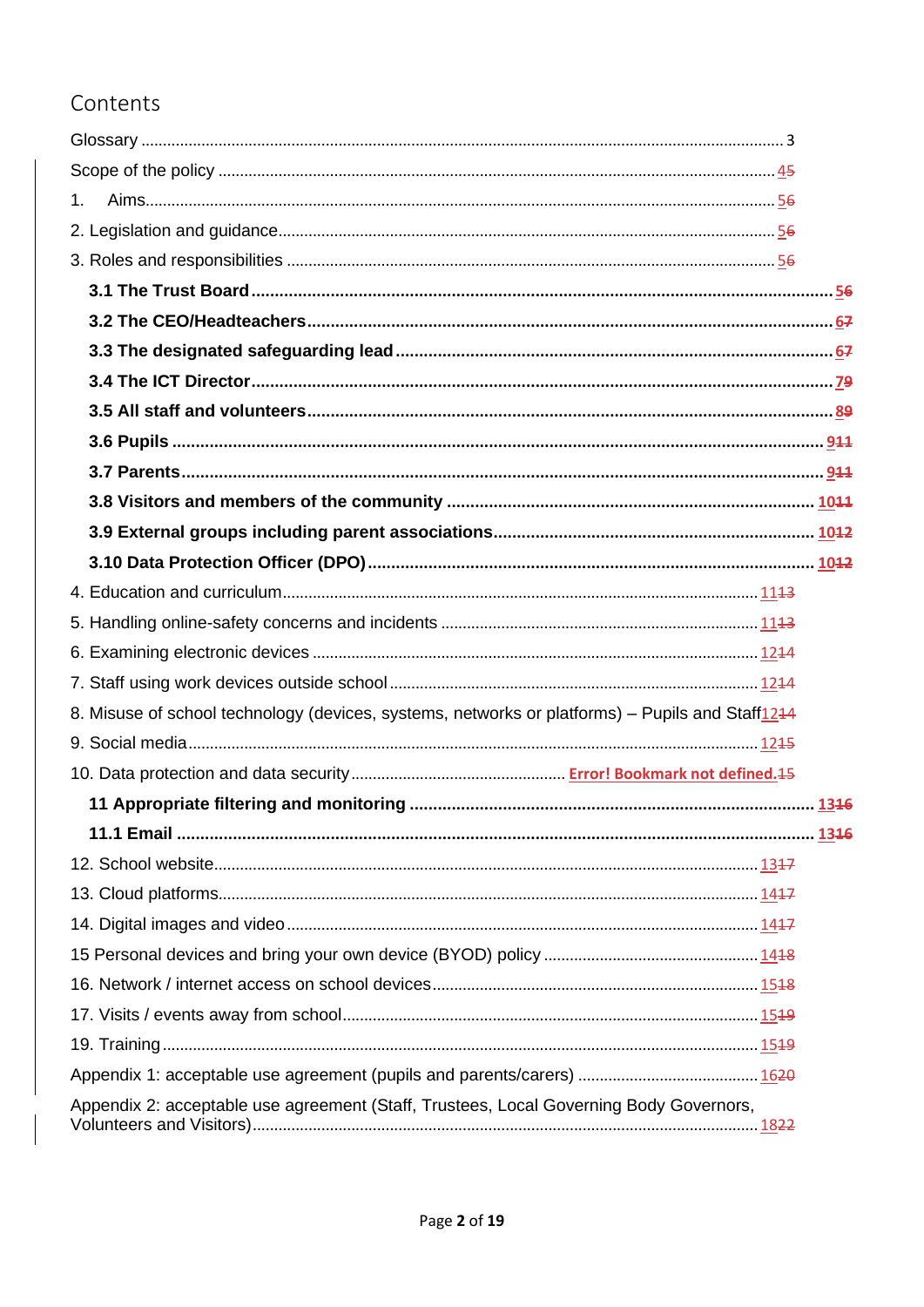# <span id="page-2-0"></span>**Glossary**

For this document the following terminology should be considered:

**Safeguarding** and promoting the welfare of children is defined for the purposes of this guidance as:

- protecting children from maltreatment;
- preventing impairment of children's mental and physical health or development;
- ensuring that children grow up in circumstances consistent with the provision of safe and effective care; and
- taking action to enable all children to have the best outcomes.

**Child protection** refers to the processes undertaken to protect children who have been identified as suffering or being at risk of suffering significant harm.

**Staff** refers to all those working for or on behalf of the school, full time or part-time, temporary or permanent, in either a paid or voluntary capacity.

**Contractor** refers to any adult who has been contracted by the Trust, or school, to work with children

**DSL** refers to the designated safeguarding lead at the School.

**Child** includes everyone under the age of 18.

**SVMAT** Trustees also include SVMAT Members

**Parent** refers to birth parents and other adults who are in a parenting role, for example, stepparents, foster carers and adoptive parents.

**Extra familial Harm - Contextual Safeguarding** refers to our commitment to understanding wider environmental factors in a child's life that may be a threat to their safety and/or welfare.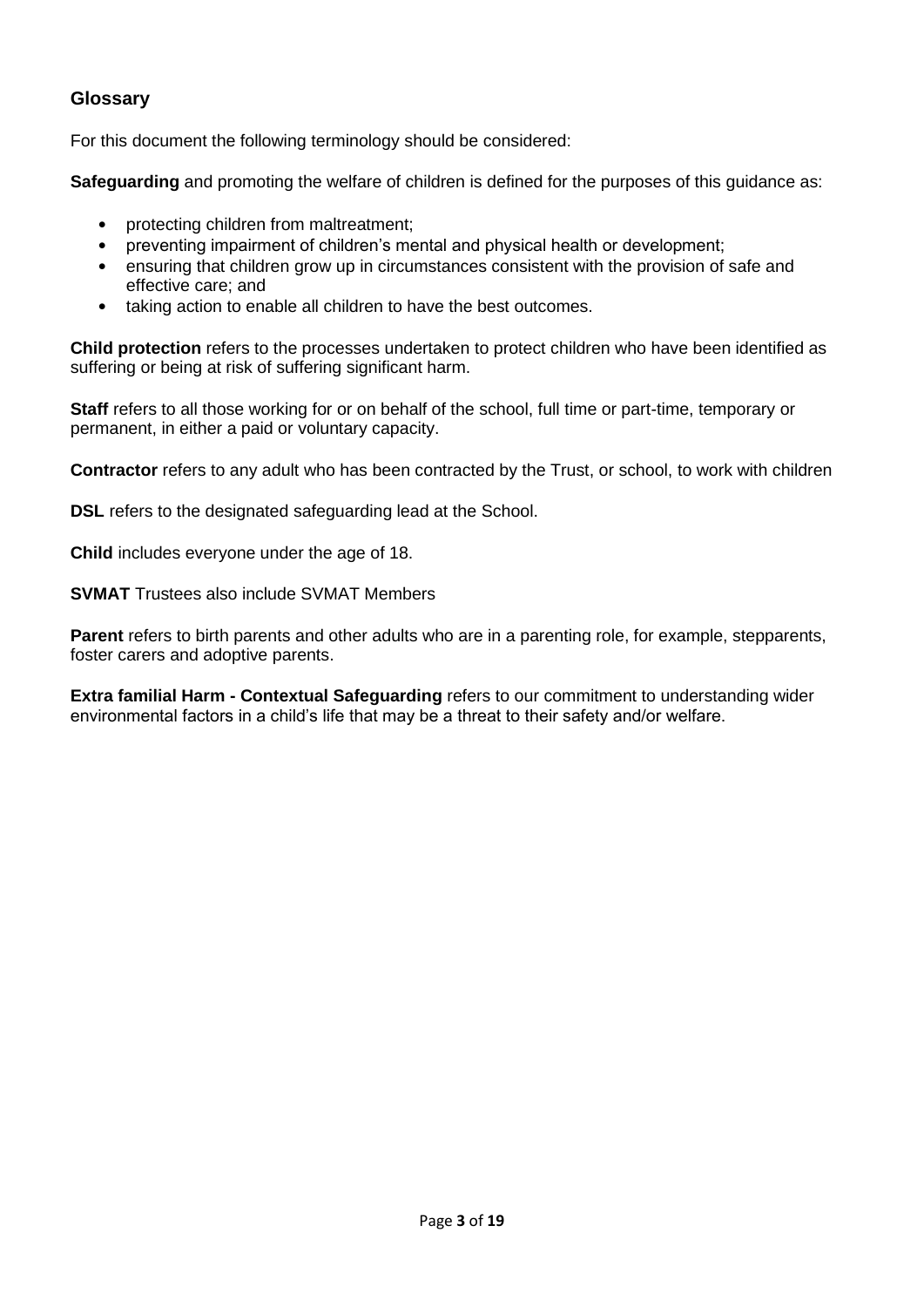# <span id="page-3-0"></span>**Scope of the policy**

Online safety is an integral part of safeguarding. Accordingly, this policy is written in line with Keeping Children Safe in Education, DFE, 2021 (KCSIE) and other statutory documents detailed at the end of this policy. Each school has a safeguarding policy, which acts as the sole point of reference when managing a safeguarding concern, this includes concerns that arise from the use of technology in all forms.

This policy is a living document, subject to full annual review but also amended where necessary during the year in response to developments in our school's local areas and the wider Trust.

This policy is intended for SVMAT/School Staff/supply staff/Pupils/Parents/Trustees/Local Governing Body Governors.

The Director of Safeguarding and the ICT Director have strategic oversight of our online safety strategy, however the Trust's individual school's designated safeguarding leads (DSL) taking lead responsibility for safeguarding and child protection (including online safety) within schools.

Each school has a named 'eSafety lead'.

| School                            | eSafety Lead      |
|-----------------------------------|-------------------|
| <b>Bilton School</b>              | Claire Harwood    |
| Southam College                   | Amanda Freemantle |
| Kineton High School               | Mike Few          |
| Southam Primary School            | Amanda Startup    |
| Rokeby Primary School             | <b>Ian Marks</b>  |
| Temple Herdewyke Primary School   | Maggie Godfrey    |
| Bishops Itchington Primary School | Kat Aston         |
| <b>Byfield School</b>             | David Hibbert     |
| <b>Stockton Primary School</b>    | Anne Bedgood      |

Each eSafety lead can be contacted through their respective school office.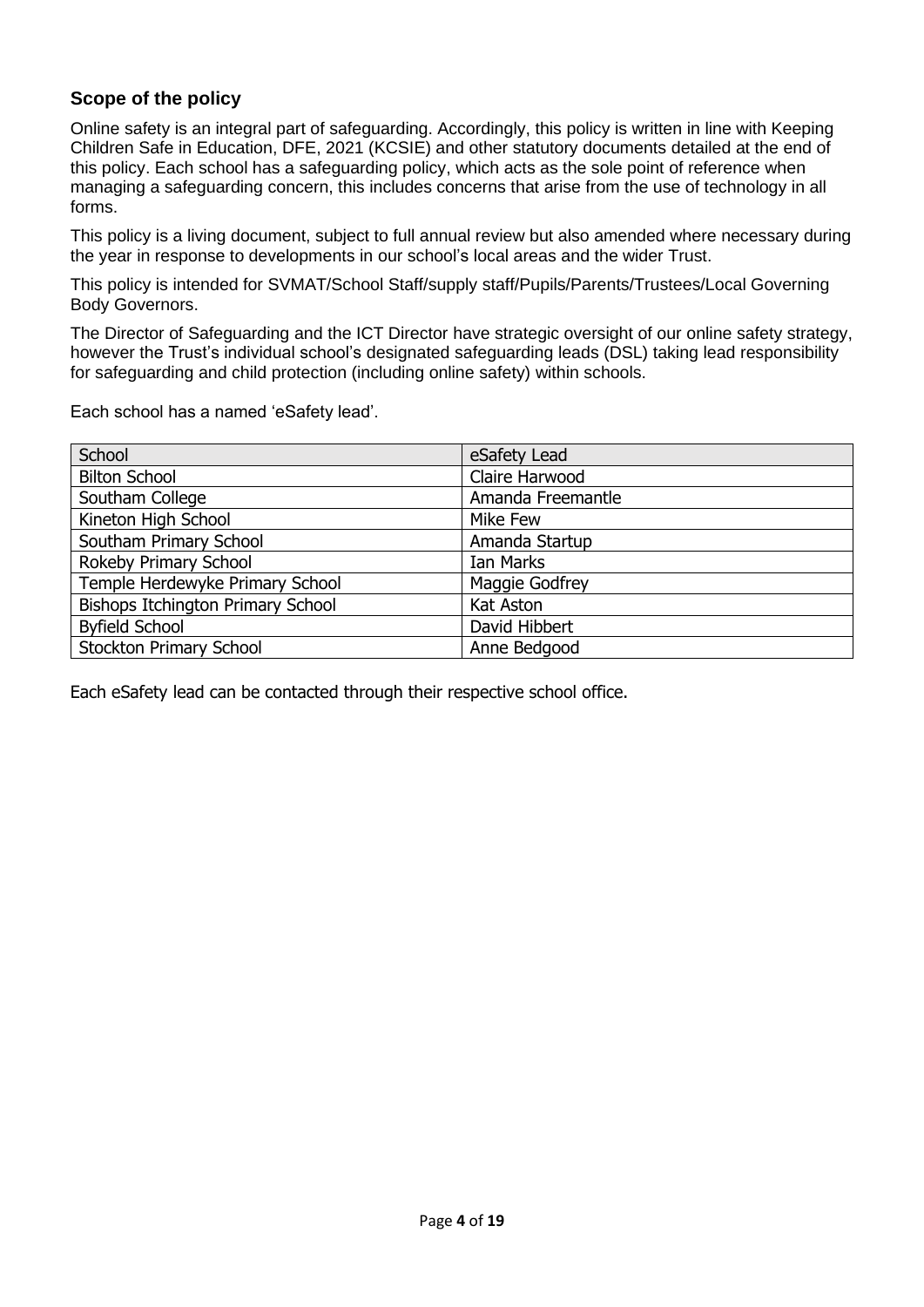# <span id="page-4-0"></span>**1. Aims**

Our Trust aims to:

Have robust processes in place to ensure the online safety of pupils, staff, volunteers and governors.

Deliver an effective approach to online safety, which empowers The Trust to protect and educate the whole school community in its use of technology

Establish clear processes to identify, intervene and escalate an incident, where appropriate

Set out expectations for all Stowe Valley Multi-Academy Trust community members' online behaviour, attitudes and activities and use of digital technology (including when devices are offline)

Help all stakeholders to recognise that online/digital behaviour standards (including social media activity) must be upheld beyond the confines of the school gates and school day, and regardless of device or platform.

Facilitate the safe, responsible and respectful use of technology to support teaching & learning, increase attainment and prepare children and young people for the risks and opportunities of today's and tomorrow's digital world, to survive and thrive online

Help Trust staff working with children to understand their roles and responsibilities to work safely and responsibly with technology and the online world: for the protection and benefit of the children and young people in their care, and for their own protection, minimising misplaced or malicious allegations and to better understand their own standards and practice for the benefit of the SVMAT/School, supporting the SVMAT/School ethos, aims and objectives, and protecting the reputation of the SVMAT/School and profession establish clear structures by which online misdemeanours will be treated, and procedures to follow where there are doubts or concerns (with reference to other SVMAT/School policies such as Behaviour Policy or Anti-Bullying Policy)

# <span id="page-4-1"></span>**2. Legislation and guidance**

This policy is based on the Department for Education's statutory safeguarding guidance, [Keeping](https://www.gov.uk/government/publications/keeping-children-safe-in-education--2)  [Children Safe in Education](https://www.gov.uk/government/publications/keeping-children-safe-in-education--2) (2021), and the documents referenced therein.

It reflects existing legislation, including but not limited to the [Education Act 1996](https://www.legislation.gov.uk/ukpga/1996/56/contents) (as amended), the [Education and Inspections Act 2006](https://www.legislation.gov.uk/ukpga/2006/40/contents) and the [Equality Act 2010.](https://www.legislation.gov.uk/ukpga/2010/15/contents) In addition, it reflects the [Education Act](http://www.legislation.gov.uk/ukpga/2011/21/contents/enacted)  [2011,](http://www.legislation.gov.uk/ukpga/2011/21/contents/enacted) which has given teachers stronger powers to tackle cyber-bullying by, if necessary, searching for and deleting inappropriate images or files on pupils' electronic devices where they believe there is a 'good reason' to do so.

This policy complies with our funding agreement and articles of association.

#### <span id="page-4-2"></span>**3. Roles and responsibilities**

#### <span id="page-4-3"></span>**3.1 The Trust Board**

The Trust Board has overall responsibility for monitoring this policy and holding the CEO/Headteachers to account for its implementation.

The Local Governing Bodies are responsible for monitoring and the implementation of this policy at a local school level, they will also co-ordinate regular meetings with appropriate staff to discuss online safety and monitor online safety logs as provided by the designated safeguarding lead (DSL).

All Trustees and Local Governing Body Members will:

- Ensure that they have read and understand this policy
- Agree and adhere to the terms on acceptable use of the SVMAT/School's ICT systems and the internet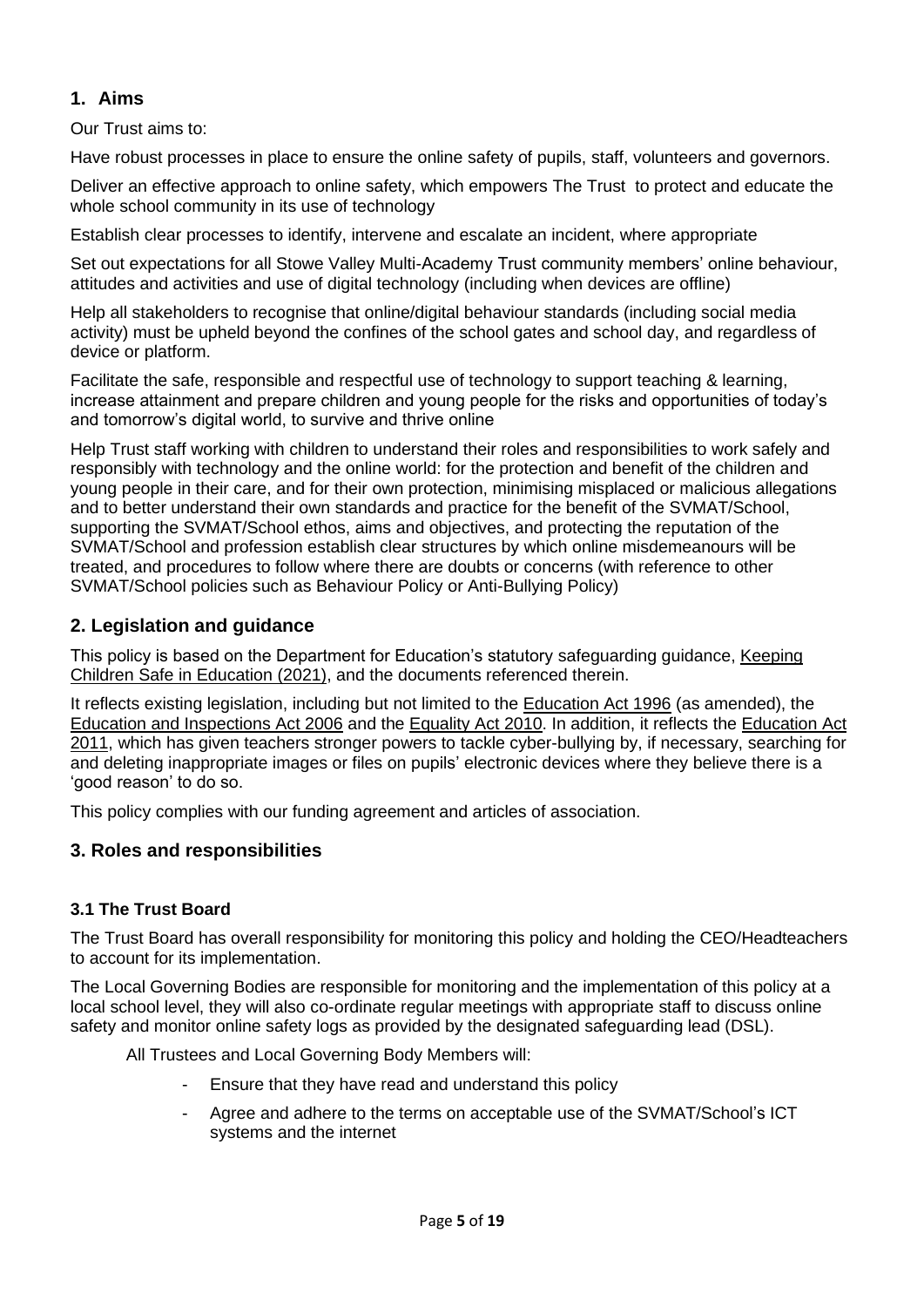# <span id="page-5-0"></span>**3.2 The CEO/Headteachers**

The CEO/Headteachers are responsible for ensuring that staff understand this policy, and that it is being implemented consistently throughout the SVMAT/School. Their key responsibilities are:

- Foster a culture of safeguarding where online safety is fully integrated into Trust-wide/wholeschool safeguarding
- Oversee the activities of the designated safeguarding lead and ensure that the DSL responsibilities listed in the section below are being followed and fully supported
- Ensure that policies and procedures are followed by all staff
- Undertake training in offline and online safeguarding, in accordance with statutory guidance and relevant Local Safeguarding Children Partnership
- Liaise with the designated safeguarding leads on all online-safety issues which might arise and receive regular updates on SVMAT/School issues and broader policy and practice information
- Take overall responsibility for data management and information security ensuring the SVMAT/School's provision follows best practice in information handling; work with the DPO, DSL, Trustees and LGB Governors to ensure a GDPR-compliant framework for storing data, but helping to ensure that child protection is always put first and data-protection processes support careful and legal sharing of information
- Ensure the SVMAT/School implements and makes effective use of appropriate ICT systems and services including school-safe filtering and monitoring, protected email systems and that all technology including cloud systems are implemented according to child-safety first principles
- Be responsible for ensuring that all staff receive suitable training to carry out their safeguarding and online safety roles
- Understand and make all staff aware of procedures to be followed in the event of a serious online safeguarding incident
- Ensure that there is a system in place to monitor and support staff (e.g. network manager) who carry out internal technical online-safety procedures
- Ensure Trustees and LGB Governors are regularly updated on the nature and effectiveness of the SVMAT/School's arrangements for online safety
- Ensure the SVMAT/School website meets statutory DfE requirements (see appendices for website audit document)

# <span id="page-5-1"></span>**3.3 The designated safeguarding lead**

Details of the SVMAT/School's designated safeguarding lead (DSL) are set out each schools' child protection and safeguarding policy.

The DSL takes lead responsibility for online safety in each MAT school, in particular:

- Supporting the CEO/Headteacher in ensuring that staff understand this policy and that it is being implemented consistently throughout the MAT
- Working with the CEO/Headteacher, ICT manager and other staff, as necessary, to address any online safety issues or incidents
- Ensuring that any online safety incidents are logged (see appendix 3) and dealt with appropriately in line with this policy
- Ensuring that any incidents of cyber-bullying are logged and dealt with appropriately in line with the school behaviour policy
- Updating and delivering staff training on online safety
- Liaising with other agencies and/or external services if necessary
- Providing regular reports on online safety in school to the CEO, Director of Safeguarding, Headteacher and/or Trustees and Local Governing Board Governors.
- "The designated safeguarding lead should take lead responsibility for safeguarding and child protection (including online safety)."
- Where the eSafety Lead is not the named DSL or deputy DSL, ensure there is regular review and open communication between these roles and that the DSL's clear overarching responsibility for online safety is not compromised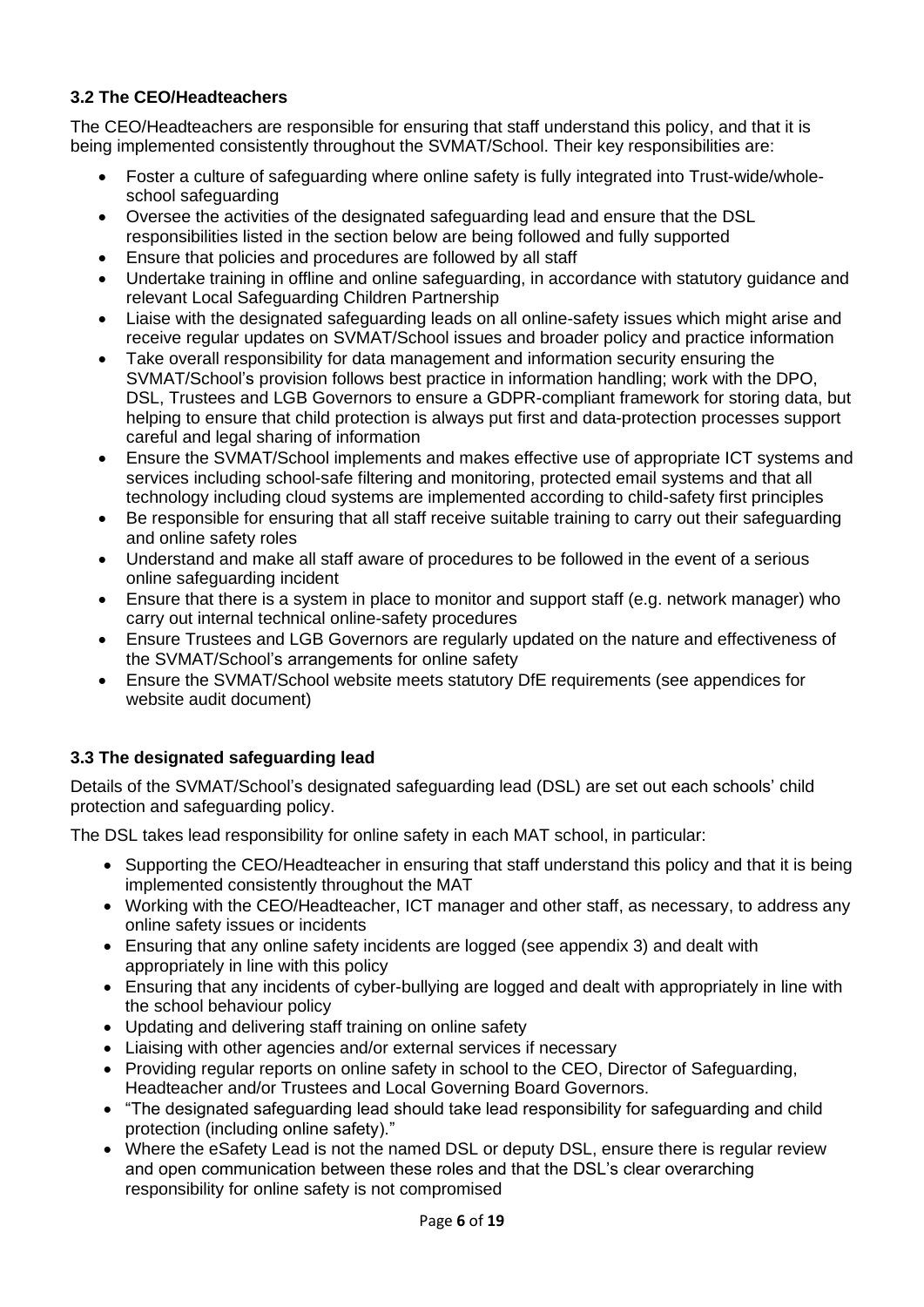- Ensure an effective approach to online safety [that] empowers a school or college to protect and educate the whole school or college community in their use of technology and establishes mechanisms to identify, intervene in and escalate any incident where appropriate.
- Liaise with the local authority and work with other agencies in line with Working together to safeguard children
- Take day to day responsibility for online safety issues and be aware of the potential for serious child protection concerns
- Work with the CEO, Director of Safeguarding, Headteacher and/or Trustees and Local Governing Board Governors to ensure a GDPR-compliant framework for storing data, but helping to ensure that child protection is always put first and data-protection processes support careful and legal sharing of information
- Stay up to date with the latest trends in online safety
- Review and update this policy, other online safety documents (e.g. Acceptable Use Policies) and the strategy on which they are based (in harmony with policies for behaviour, safeguarding, Prevent and others) and submit for review to the Trust Board.
- Receive regular updates in online safety issues and legislation, be aware of local and school trends
- Ensure that online safety education is embedded across the curriculum and beyond, in wider school life
- Promote an awareness and commitment to online safety throughout the MAT community, with a strong focus on parents, who are often appreciative of school support in this area, but also including hard-to-reach parents
- Liaise with school technical, pastoral, and support staff as appropriate
- Communicate regularly with the Senior Leadership Team and the designated Safeguarding (Local Governing Body) Governor to discuss current issues (anonymised), review incident logs and filtering/change control logs and discuss how filtering and monitoring
- Ensure all staff are aware of the procedures that need to be followed in the event of an online safety incident, and that these are logged in the same way as any other safeguarding incident
- Oversee and discuss 'appropriate filtering and monitoring' with Trustees and Local Governing Body Governors and ensure staff are aware.
- Facilitate training and advice for all staff

This list is not intended to be exhaustive.

#### <span id="page-6-0"></span>**3.4 The ICT Director**

The ICT Director is responsible for:

- Putting in place appropriate filtering and monitoring systems, which are updated on a regular basis and keep pupils safe from potentially harmful and inappropriate content and contact online while at SVMAT/School, including terrorist and extremist material
- Ensuring that the MAT School's ICT systems are secure and protected against viruses and malware, and that such safety mechanisms are updated regularly
- Conducting a full security check and monitoring the MAT School's ICT systems on a monthly basis
- Blocking access to potentially dangerous sites and, where possible, preventing the downloading of potentially dangerous files
- Ensuring that any online safety incidents are logged (see appendix 3) and dealt with appropriately in line with this policy
- Ensuring that any incidents of cyber-bullying are dealt with appropriately in line with the SVMAT/School behaviour policy
- Keep up to date with the SVMAT/School's online safety policy and technical information in order to effectively carry out their online safety role and to inform and update others as relevant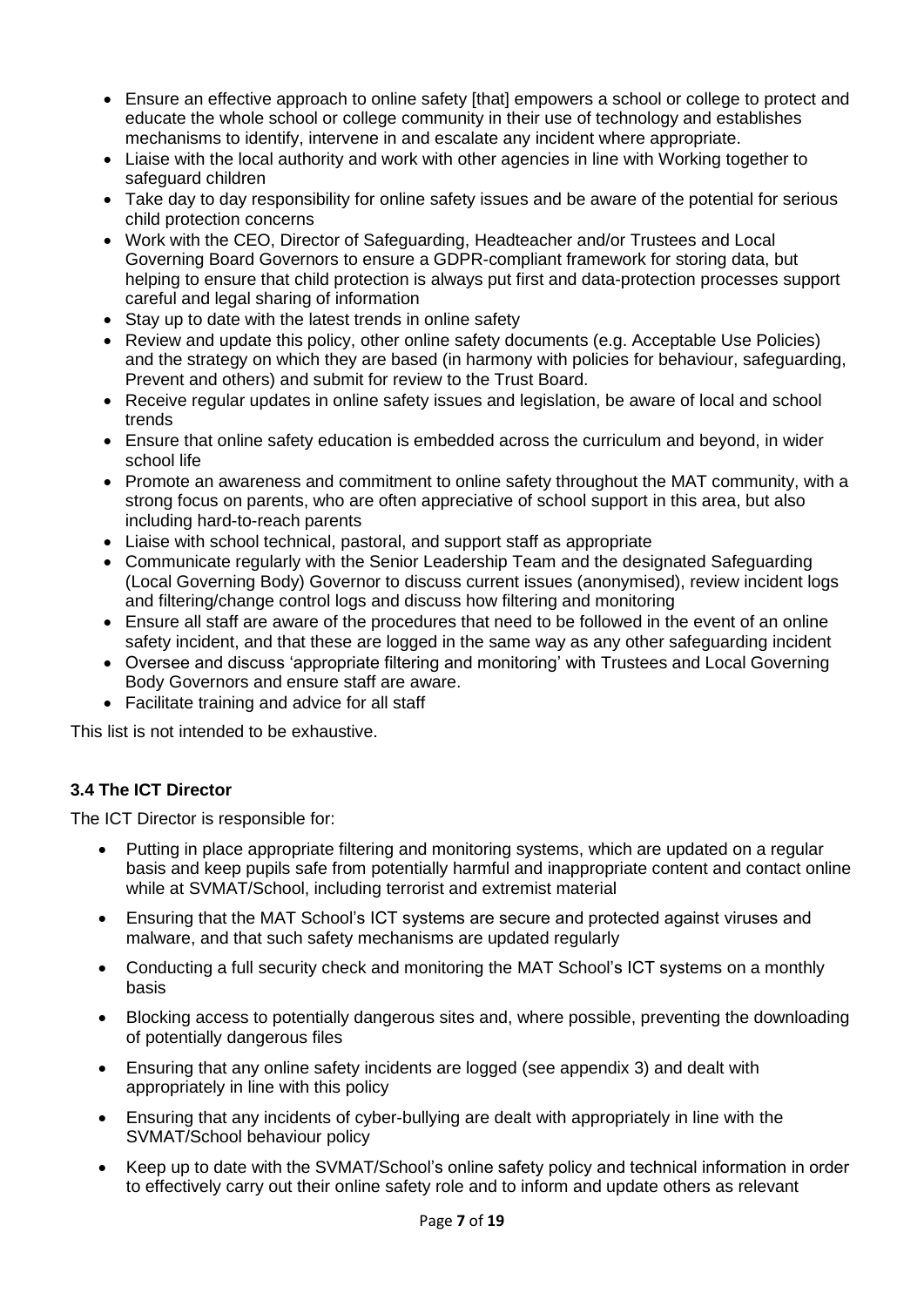- Work closely with the designated safeguarding lead / online safety lead / data protection officer to ensure that SVMAT School systems and networks reflect SVMAT policy
- Ensure the above stakeholders understand the consequences of existing services and of any changes to these systems (especially in terms of access to personal and sensitive records / data and to systems such as YouTube mode, web filtering settings, sharing permissions for files on cloud platforms etc.
- Support and advise on the implementation of 'appropriate filtering and monitoring' as decided by the ICT Director and local DSL/senior leadership team
- Maintain up-to-date documentation of the SVMAT's online security and technical procedures
- To report online-safety related issues that come to their attention in line with SVMAT policy
- Manage the SVMAT's systems, networks and devices, according to a strict password policy, with systems in place for detection of misuse and malicious attack, with adequate protection, encryption and backup for data, including disaster recovery plans, and auditable access controls

This list is not intended to be exhaustive.

# <span id="page-7-0"></span>**3.5 All staff and volunteers**

All staff, including contractors and agency staff, and volunteers are responsible for:

- Maintaining an understanding of this policy
- Implementing this policy consistently
- Agreeing and adhering to the terms on acceptable use of the SVMAT ICT systems and the internet (appendix 2), and ensuring that pupils follow the SVMAT's terms on acceptable use (appendix 1)
- Working with their individual Trust School's DSL to ensure that any online safety incidents are logged (see appendix 3) and dealt with appropriately in line with this policy
- Ensuring that any incidents of cyber-bullying are dealt with appropriately in line with the SVMAT/School behaviour policy
- Understand that online safety is a core part of safeguarding; as such it is part of everyone's job – never think that someone else will pick it up
- Know who the Designated Safeguarding Leads (DSL) and Online Safety Leads (OSL) are
- Read Part 1, Annex A and Annex C of Keeping Children Safe in Education (whilst Part 1 is statutory for all staff, Annex A for SLT and those working directly with children, it is good practice for all staff to read all three sections).
- Read and follow this policy in conjunction with the SVMAT/School's main safeguarding policy
- Record online-safety incidents in the same way as any safeguarding incident and report in accordance with SVMAT/School procedures.
- Understand that safeguarding is often referred to as a jigsaw puzzle you may have discovered the missing piece so do not keep anything to yourself
- Sign and follow the staff acceptable use policy and code of conduct.
- Notify the DSL/OSL if policy does not reflect practice in your SVMAT/School and follow escalation procedures if concerns are not promptly acted upon
- Identify opportunities to thread online safety through all SVMAT/School activities, both outside the classroom and within the curriculum, supporting curriculum/stage/subject leads, and making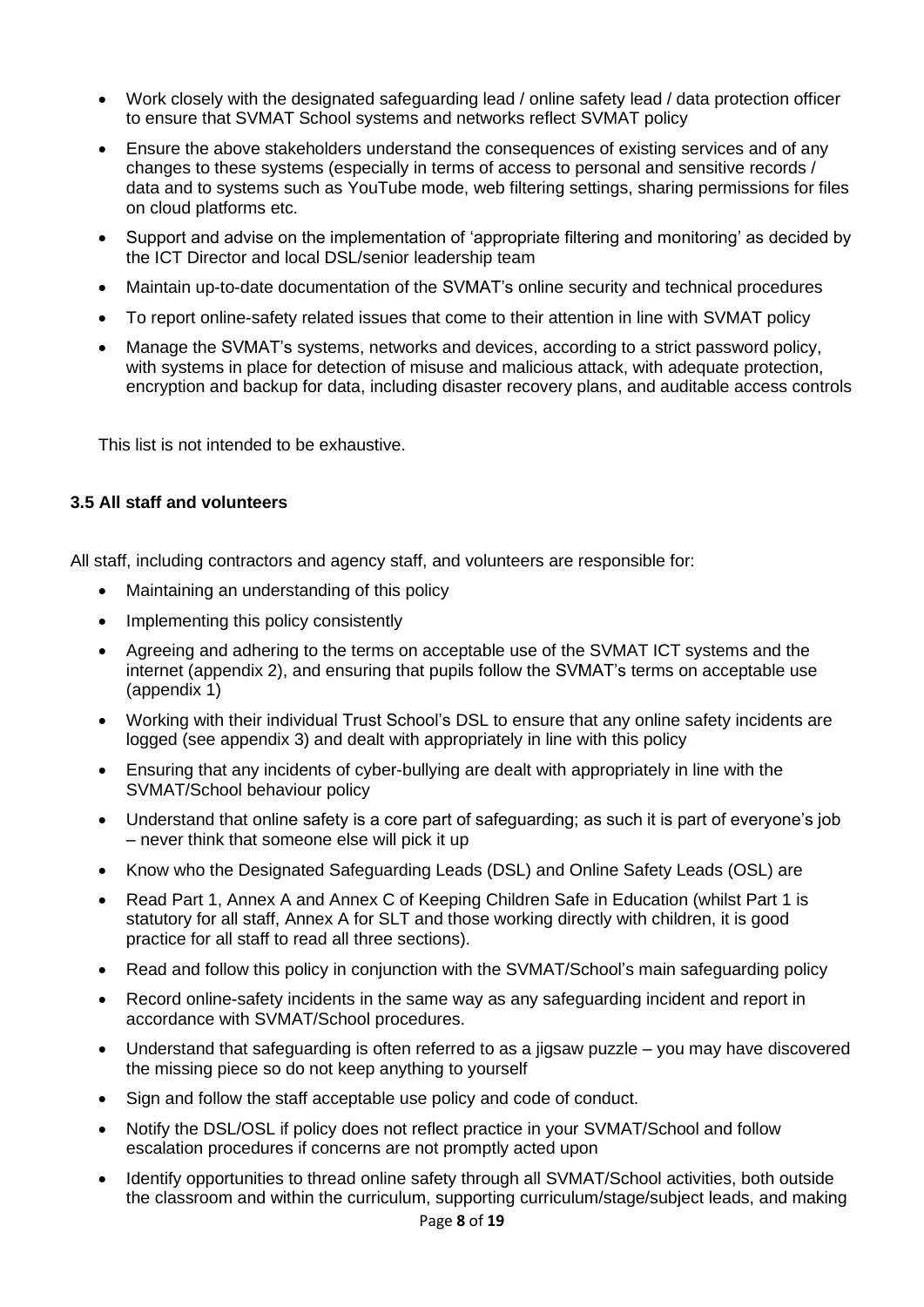the most of unexpected learning opportunities as they arise (which have a unique value for pupils)

- Whenever overseeing the use of technology (devices, the internet, new technology such as augmented reality, etc.) in SVMAT/School or setting as homework tasks, encourage sensible use, monitor what pupils are doing and consider potential dangers and the age appropriateness of websites.
- To carefully supervise and guide pupils when engaged in learning activities involving online technology (including, extra-curricular and extended SVMAT/School activities if relevant), supporting them with search skills, critical thinking (e.g. fake news), age appropriate materials and signposting, and legal issues such as copyright and data law
- Encourage pupils to follow their acceptable use policy, remind them about it and enforce SVMAT/School sanctions
- Notify the DSL/OSL of new trends and issues before they become a problem
- Take a zero-tolerance approach to bullying and low-level sexual harassment
- Be aware that you are often most likely to see or overhear online-safety issues (particularly relating to bullying and sexual harassment and violence) in the playground, corridors, toilets and other communal areas outside the classroom – let the DSL/OSL know
- Receive regular updates from the DSL/OSL and have a healthy curiosity for online safety issues
- Model safe, responsible and professional behaviours in their own use of technology. This includes outside the SVMAT/School hours and site, and on social media, in all aspects upholding the reputation of the Trust and of the professional reputation of all staff.
- This list is not intended to be exhaustive.

#### <span id="page-8-0"></span>**3.6 Pupils**

- Read, understand, sign and adhere to the pupil acceptable use policy and review this annually
- Understand the importance of reporting abuse, misuse or access to inappropriate materials
- Know what action to take if they or someone they know feels worried or vulnerable when using online technology
- To understand the importance of adopting safe and responsible behaviours and good online safety practice when using digital technologies outside of School and realise that the SVMAT/School's acceptable use policies cover actions out of School, including on social media
- Understand the benefits/opportunities and risks/dangers of the online world and know who to talk to at school or outside school if there are problems

#### <span id="page-8-1"></span>**3.7 Parents**

SVMAT recognise the crucial role that Parents play with regards to the safety of our pupils. Parents are therefore encouraged to:

- Notify a member of staff or the individual school Headteacher of any concerns or queries regarding this policy
- Ensure their child has read, understood and agreed to the terms on acceptable use of the SVMAT/School's ICT systems and internet (appendix 1)

The SVMAT/School will raise parents' awareness of internet safety in letters or other communications home, and in information via our website. This policy will also be shared with parents.

Online safety will also be covered during parents' evenings. Parents should:

• Read, sign and promote the school's parental acceptable use policy (AUP) and read the pupil AUP and encourage their children to follow it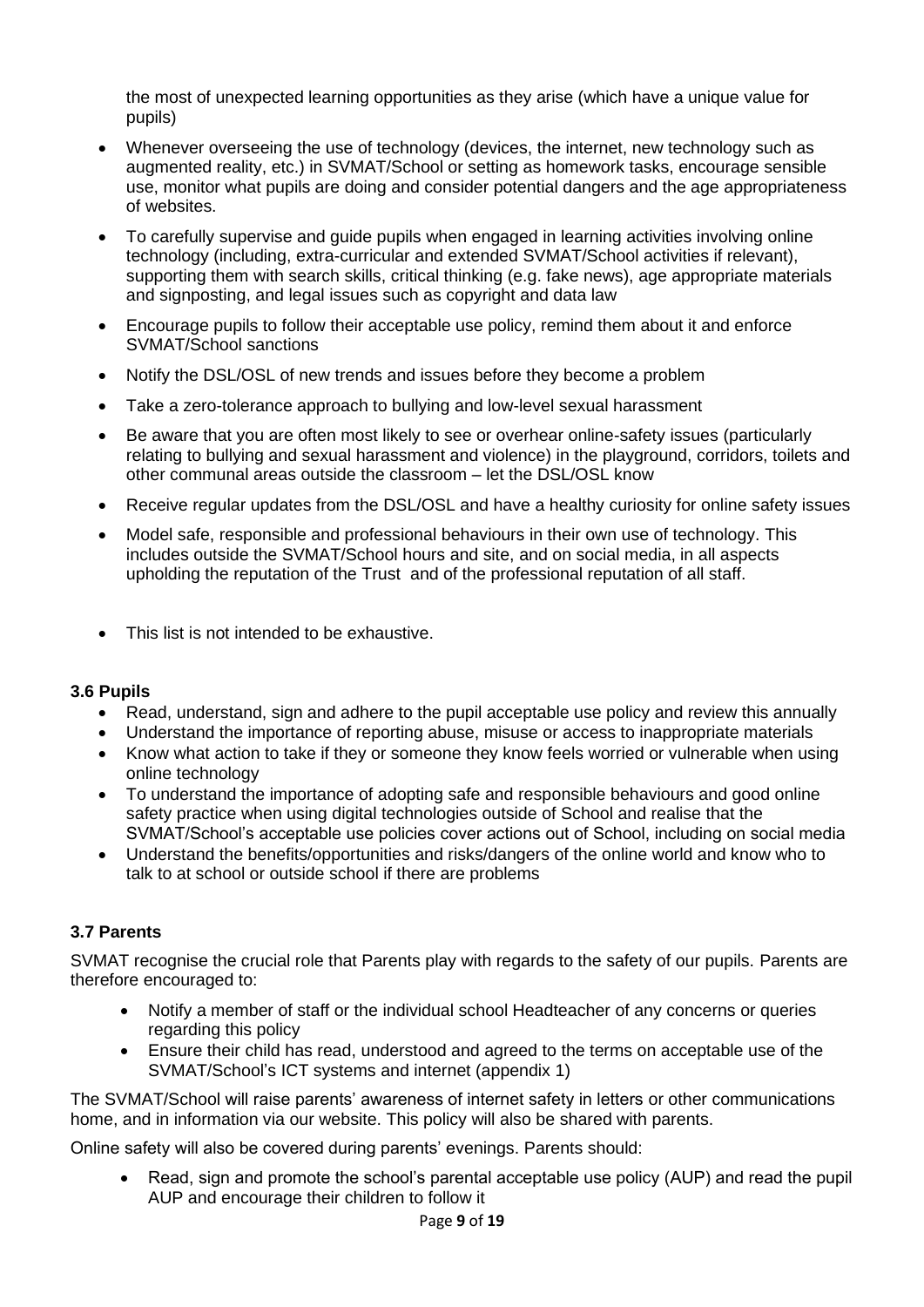- Consult with the school if they have any concerns about their children's use of technology
- Promote positive online safety and model safe, responsible and positive behaviours in their own use of technology, including on social media: not sharing other's images or details without permission and refraining from posting negative, threatening or violent comments about others, including the SVMAT/School staff, volunteers, governors, contractors, pupils or other parents/carers.

#### <span id="page-9-0"></span>**3.8 Visitors and members of the community**

Visitors and members of the community who use the SVMAT/School's ICT systems or internet will be made aware of this policy, when relevant, and expected to read and follow it. If appropriate, they will be expected to agree to the terms on acceptable use (appendix 2).

#### <span id="page-9-1"></span>**3.9 External groups including parent associations**

- Any external individual/organisation will sign an acceptable use policy prior to using technology or the internet within school .It is the schools responsibility to ensure that this happens.
- Support the SVMAT/School in promoting online safety and data protection
- Model safe, responsible, respectful and positive behaviours in their own use of technology, including on social media: not sharing other's images or details without permission and refraining from posting negative, threatening or violent comments about others, including the SVMAT/School staff, volunteers, governors, contractors, pupils or other parents/carers

#### <span id="page-9-2"></span>**3.10 Data Protection Officer (DPO)**

The Head of Governance and Compliance acts as the Data Protection Officer (DPO). The SVMAT will ensure that the arrangement and/or contract reflects our responsibilities under this E-Safety Policy. The key responsibilities of the DPO are to:

- Be aware of references to the relationship between data protection and safeguarding in key Department for Education documents 'Keeping Children Safe in Education' and 'Data protection: a toolkit for schools' (April 2018), especially this quote from the latter document:
	- $\circ$  GDPR does not prevent, or limit, the sharing of information for the purposes of keeping children safe. Legal and secure information sharing between SVMAT/Schools, Children's Social Care, and other local agencies, is essential for keeping children safe and ensuring they get the support they need. Information can be shared without consent if to gain consent would place a child at risk. Fears about sharing information must not be allowed to stand in the way of promoting the welfare and protecting the safety of children. As with all data sharing, appropriate organisational and technical safeguards should still be in place […]
	- $\circ$  Remember, the law does not prevent information about children being shared with specific authorities if it is for the purposes of safeguarding
- The same document states that the retention schedule for safeguarding records may be required to be set as 'Very long-term need (until pupil is aged 25 or older)'
- Work with the DSL, CEO/Headteacher, Trust Board and local governing bodies to ensure frameworks are in place for the protection of data and of safeguarding information sharing as outlined above.
- Ensure that all access to safeguarding data is limited as appropriate, and also monitored and audited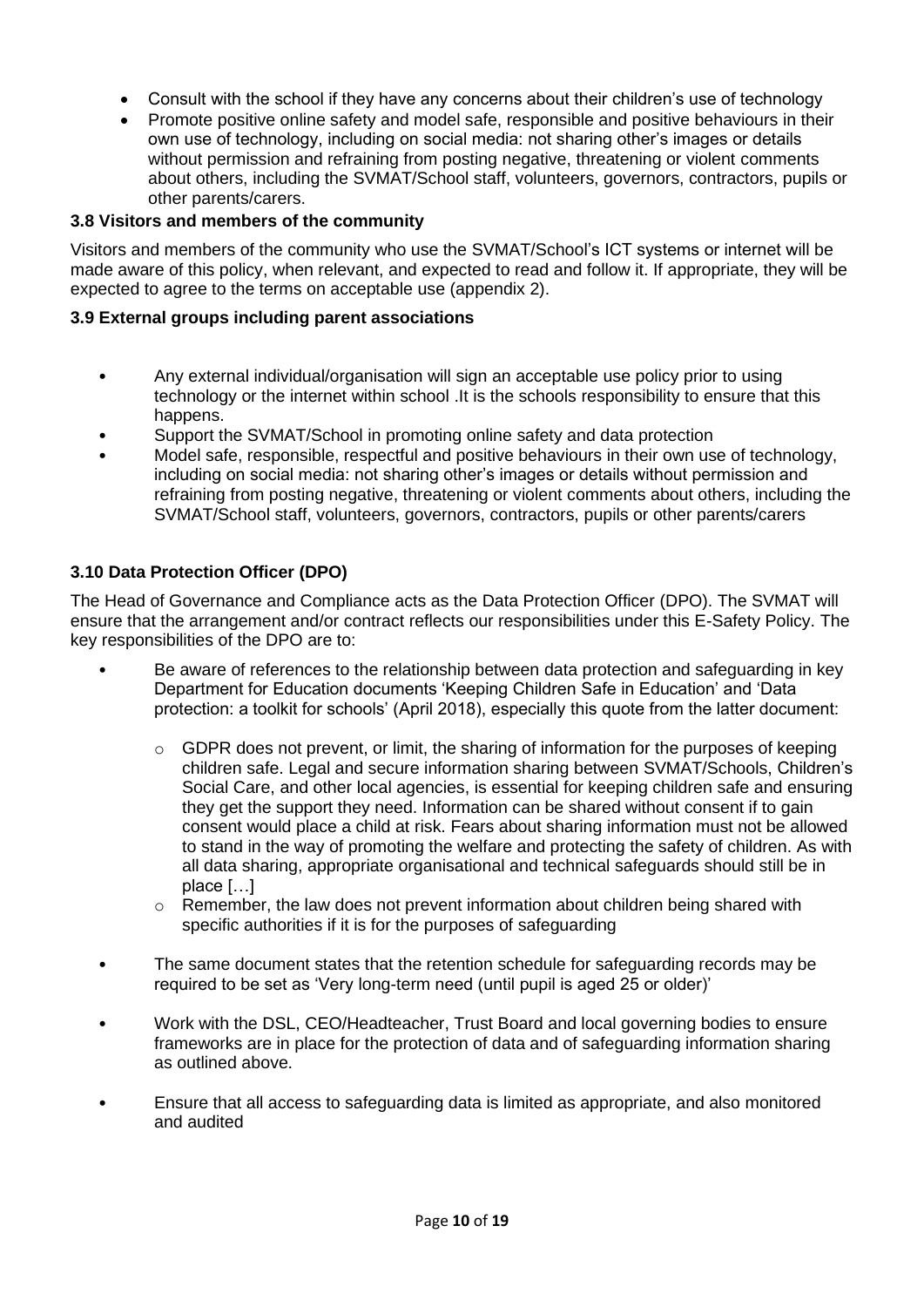# <span id="page-10-0"></span>**4. Education and curriculum**

Each school has a Relationship, Sexual and Health Education Policy. This curriculum is bespoke to each school. The curriculum includes schemes of work around;

- **·** Internet safety and harms
- Online relationships
- Online Media
- Cyber-bullying
- Staying safe online
- Online grooming
- Sexting
- Taking care of myself online.

This list is not exhaustive. Each school has a RSHE Policy published on their school website.

The safe use of social media and the internet will also be covered in other subjects where relevant.

Whenever overseeing the use of technology (devices, the internet, new technology such as augmented reality, etc.) in any of the Trust's schools or setting of homework tasks, all staff should encourage sensible use, monitor what pupils/students are doing and consider potential dangers and the age appropriateness of websites (ask your individual school DSL what appropriate filtering and monitoring policies are in place).

Equally, all staff should carefully supervise and guide pupils when engaged in learning activities involving online technology (including, extra-curricular and extended school activities if relevant), supporting them with search skills, critical thinking (e.g. fake news), age appropriate materials and signposting, and legal issues such as copyright and data law.

At Stowe Valley Multi Academy Trust we recognise that online safety and broader digital resilience must be thread throughout the curriculum.

#### <span id="page-10-1"></span>**5. Handling online-safety concerns and incidents**

Safeguarding concerns will be handled in line with the school safeguarding policy, as published on their school website.

The key principles of that policy, in relation to the reporting of safeguarding concerns are;

- Any safeguarding concerns must be reported immediately to the Designated Safeguarding Lead.
- Concerns about an adult must be reported to the headteacher, concerns about the headteacher must be reported to the Chair of the Governing body.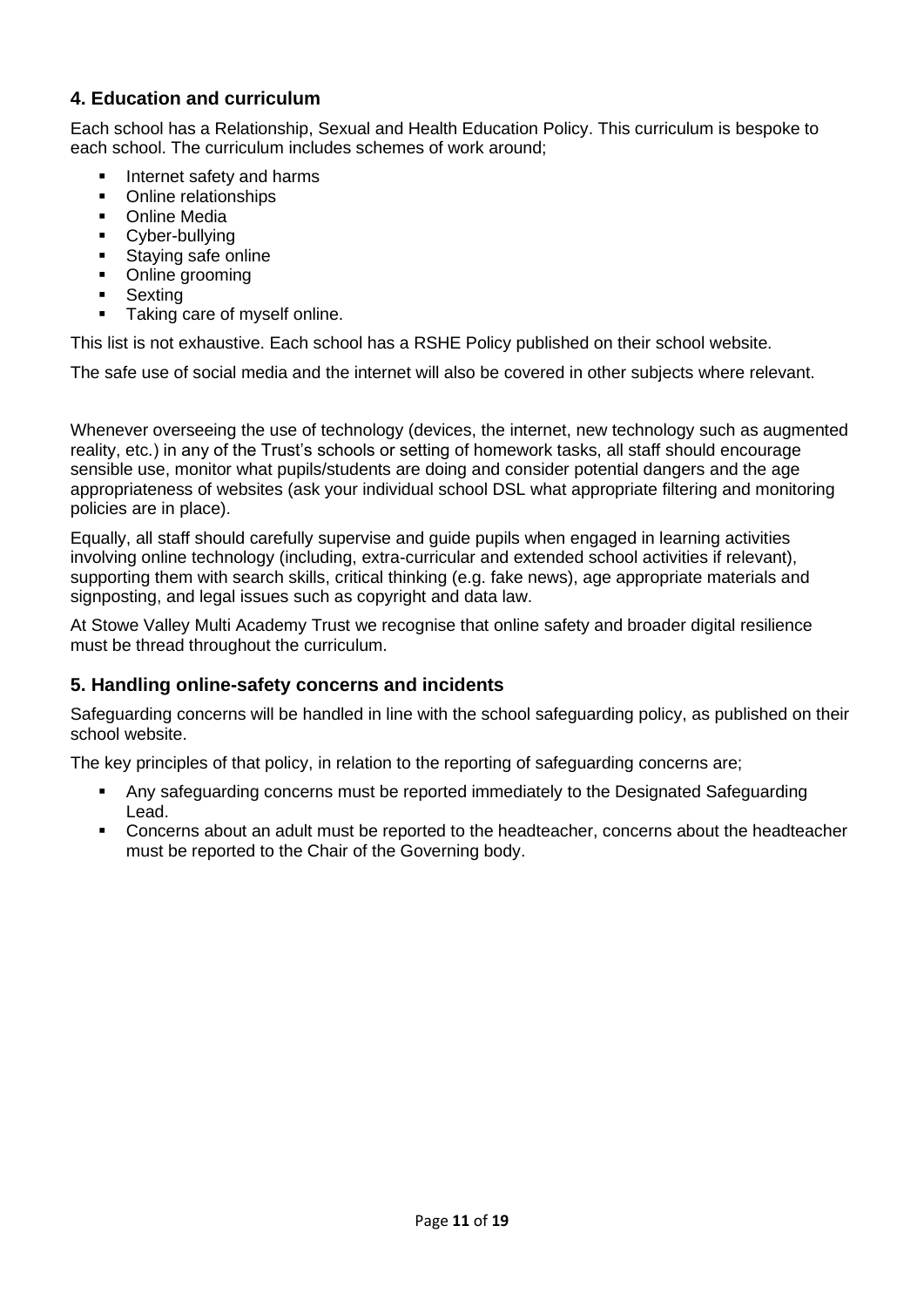# <span id="page-11-0"></span>**6. Examining electronic devices**

SVMAT/School staff have the specific power under the Education and Inspections Act 2006 (as amended by the Education Act 2011) to search for and, if necessary, delete inappropriate images or files on pupils' electronic devices, including mobile phones, iPads and other tablet devices, smart watches, where they believe there is a 'good reason' to do so.

Any searching of pupils will be carried out in line with the DfE's latest guidance on [screening,](https://www.gov.uk/government/publications/searching-screening-and-confiscation)  [searching and confiscation.](https://www.gov.uk/government/publications/searching-screening-and-confiscation)

Any complaints about searching for or deleting inappropriate images or files on pupils' electronic devices will be dealt with through the SVMAT complaints procedure.

#### <span id="page-11-1"></span>**7. Staff using work devices outside school**

Staff members using a work device outside their place of work must not install any unauthorised software on the device and must not use the device in any way which would violate the SVMAT terms of acceptable use, as set out in appendix 2.

Staff must ensure that their work device is secure and password-protected, and that they do not share their password with others. They must take all reasonable steps to ensure the security of their work device when using it outside their place of work. Any USB devices containing data relating to the SVMAT/School must be encrypted.

If staff have any concerns over the security of their device, they must seek advice from the Trust ICT Director.

Work devices must be used solely for work activities.

If a member of staff believes their data has been shared or accessed, they must inform the Trust Data Protection Officer.

#### <span id="page-11-2"></span>**8. Misuse of school technology (devices, systems, networks or platforms) – Pupils and Staff**

Clear and well communicated rules and procedures are essential to govern pupil and adult use of the Trust's school networks, connections, internet connectivity and devices, cloud platforms and social media (both when on and outside of school site).

These are defined in the relevant Acceptable Use Policy as well as in this document, for example in the sections relating to the professional and personal use of SVMAT/School platforms/networks/clouds, devices and other technology.

Where pupils contravene these rules, the SVMAT/School Behaviour Policy will be applied; where staff contravene these rules, action will be taken as outlined in the Staff Code of Conduct

Further to these steps, SVMAT reserves the right to withdraw – temporarily or permanently – any or all access to such technology, or the right to bring devices onto SVMAT property.

The school will also consider any extra-familiar harm that may be occurring, when addressing misuse of devices, systems, networks or platforms.

#### <span id="page-11-3"></span>**9. Social media**

Stowe Valley Multi Academy Trust and its constituent Schools work on the principle that if we don't manage our social media reputation, someone else will.

Accordingly, we manage and monitor our social media footprint carefully to know what is being said about the school and to respond to criticism and praise in a fair, responsible manner.

The CEO/Headteacher/appointed Staff Member is responsible for managing individual schools Facebook/Twitter etc. account(s).

Breaches will be dealt with in line with the School Behaviour Policy (for pupils) or Code of Conduct.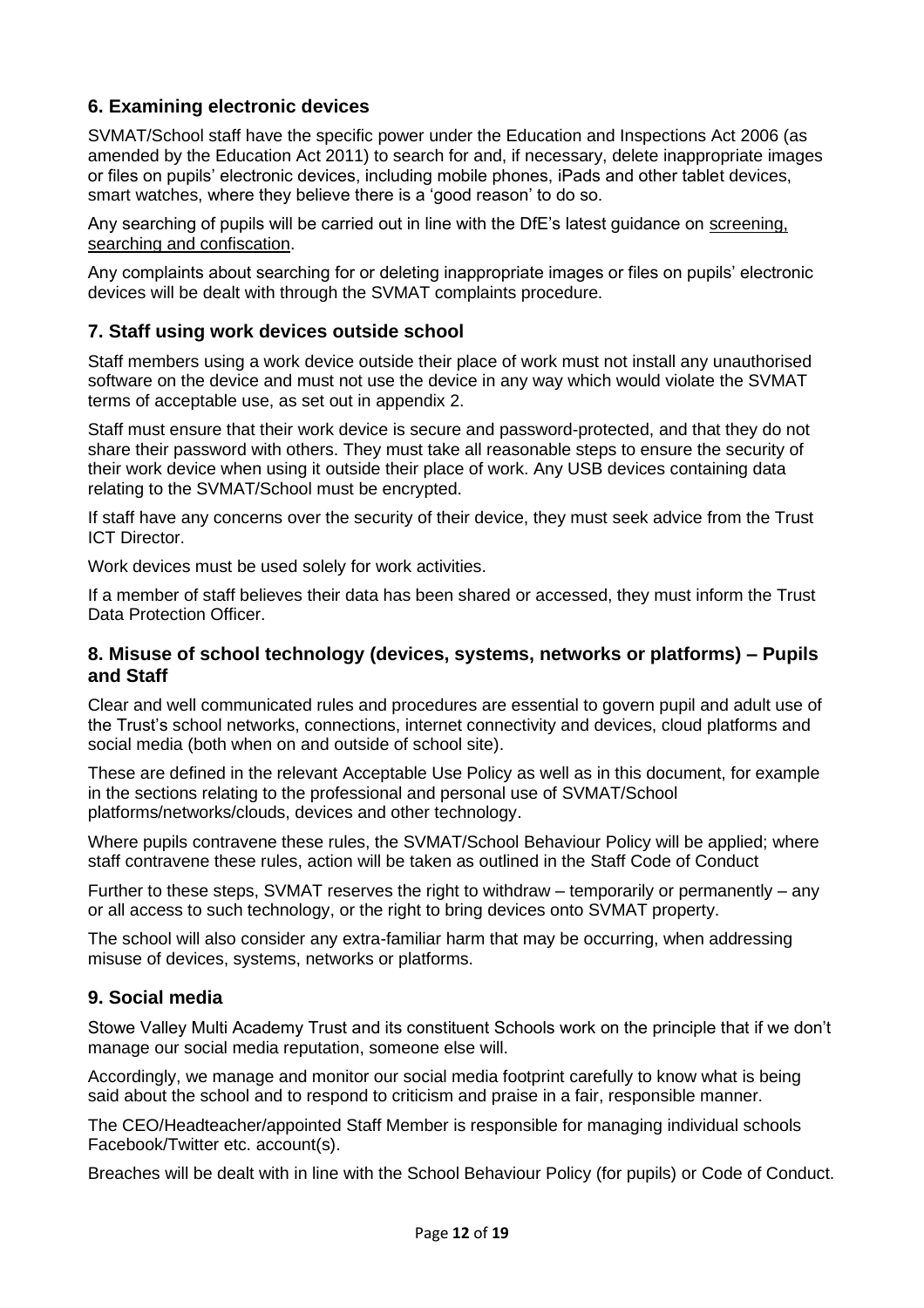Further to this, where an incident relates to an inappropriate, upsetting, violent or abusive social media post by a member of the school community, The Trust or one of its constituent Schools will request that the post be deleted and will expect this to be actioned promptly.

Where an offending post has been made by a third party, SVMAT or the school may report it to the platform it is hosted on, and may contact the Professionals' Online Safety Helpline (run by the UK Safer Internet Centre) for support or help to accelerate this process.

### <span id="page-12-0"></span>**10 Appropriate filtering and monitoring**

Keeping Children Safe in Education obliges schools to ensure appropriate filters and appropriate monitoring systems are in place [and] not be able to access harmful or inappropriate material [but at the same time] be careful that "over blocking" does not lead to unreasonable restrictions as to what children can be taught with regards to online teaching and safeguarding."

#### <span id="page-12-1"></span>**10.1 Email**

Currently across the Trust schools we use a mixture of the following email systems for all Trustees, Local Governing Body Governors, Staff and Pupils.

- Warwickshire LA WeLearn365 system
- On-Premise Microsoft Exchange and Office 365
- Gmail

These systems are linked to an authentication system and are fully auditable, trackable and managed on behalf of the Trust's school. This is for the mutual protection and privacy of all Trustees, Local Governing Body Governors, Staff, Pupils and parents, as well as to support data protection.

Email is the only means of electronic communication to be used between staff and pupils / staff and parents (in both directions). Use of a different platform must be approved in advance by the CEO/Headteacher in advance. Any unauthorised attempt to use a different system may be a safeguarding concern or disciplinary matter and should be notified to the DSL (if by a child) or to the CEO/Headteacher (if by a staff member).

Email may only be sent using the email systems above. There should be no circumstances where a private email is used; if this happens by mistake, the CEO/Headteacher should be informed immediately.

Staff or pupil personal data should never be sent/shared/stored on email.

Appropriate behaviour is expected at all times, and the system should not be used to send inappropriate materials or language which is or could be construed as bullying, aggressive, rude, insulting, illegal or otherwise inappropriate, or which (for staff) might bring the SVMAT/School into disrepute or compromise the professionalism of staff.

Staff are allowed to use the email system for reasonable and non excessive personal use but should be aware that all use is monitored, their emails may be read and the same rules of appropriate behaviour apply at all times. Emails using inappropriate language, images, malware or to adult sites may be blocked and not arrive at their intended destination.

# <span id="page-12-2"></span>**11. School website**

The SVMAT and School websites are a key public-facing information portal for the school communities (both existing and prospective stakeholders) with a key reputational value. The sites are managed by the Trust's Media Manager.

The Department for Education has determined information which must be available on a school website.

Where other staff submit information for the website, they are asked to remember: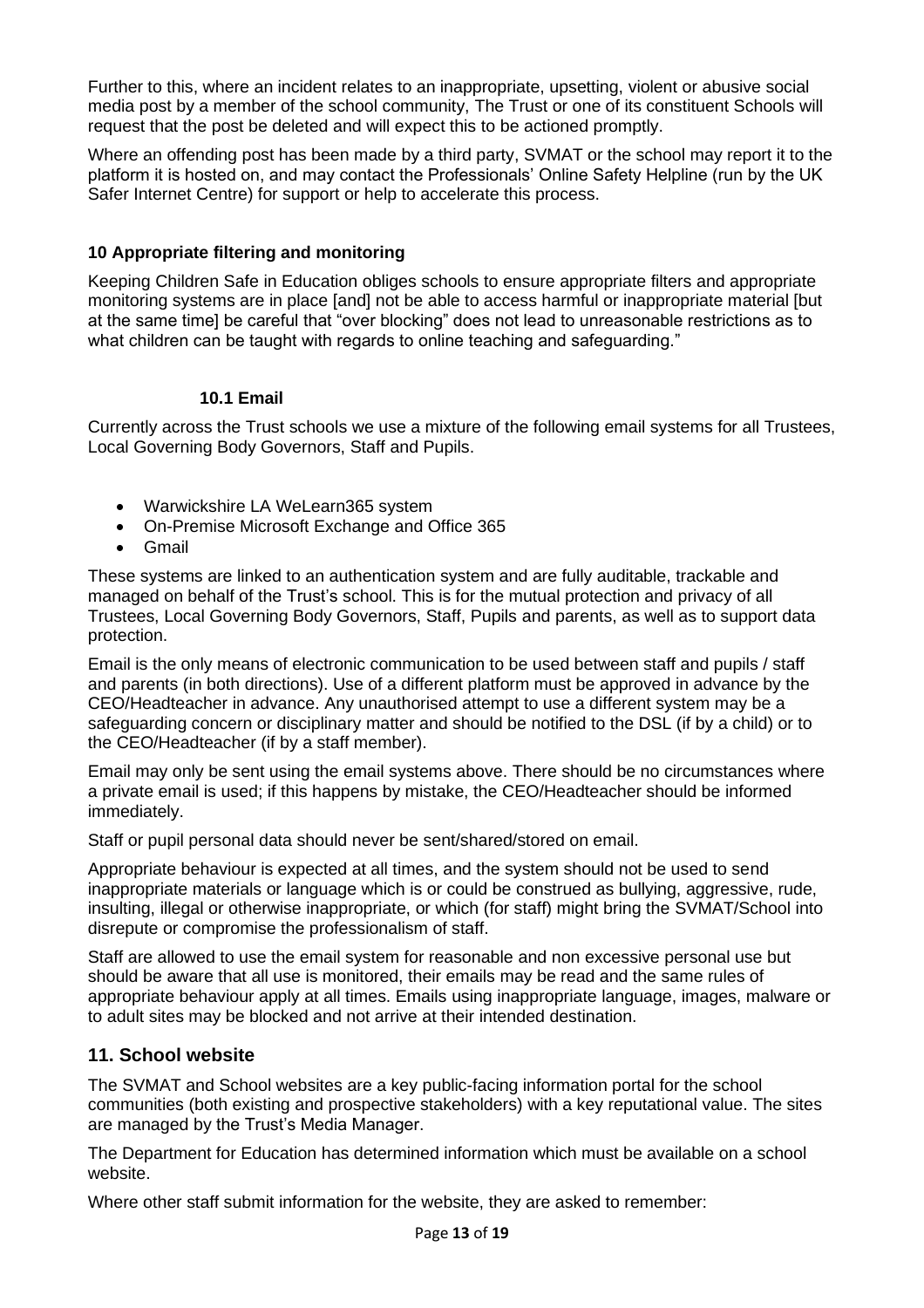'SVMAT has the same duty as any person or organisation to respect and uphold copyright law – SVMAT/Schools have been fined thousands of pounds for copyright breaches. Sources must always be credited and material only used with permission.'

Where pupil work, images or videos are published on the website, their identities are protected and full names are not published.

# <span id="page-13-0"></span>**12. Cloud platforms**

The Trust and its schools adhere to the principles of the Department for Education document ['Cloud computing services: guidance for school leaders, school staff and governing bodies'](https://www.gov.uk/government/publications/cloud-computing-how-schools-can-move-services-to-the-cloud).

As more and more systems move to the cloud, it becomes easier to share and access data.

When using a cloud storage solution, the following principles apply:

- Privacy statements inform parents and children (13+) when and what sort of data is stored in the cloud
- The Director of ICT approves new cloud systems, what may or may not be stored in them and by whom.
- The Head of Governance and Compliance will ensure GDPR requirements are met when data Is shared.
- Regular training ensures all staff understand sharing functionality and this is audited to ensure that pupil data is not shared by mistake. Open access or widely shared folders are clearly marked as such
- Pupils and staff are only given access and/or sharing rights when they can demonstrate an understanding of what data may be stored and how it can be seen
- Two-factor authentication is used for access to staff or pupil data
- Pupil images/videos are only made public with parental permission
- Only SVMAT/School-approved platforms are used by students or staff to store pupil work
- All stakeholders understand the difference between consumer and education products (e.g. a private Gmail account or Google Drive and those belonging to a managed educational domain)

#### <span id="page-13-3"></span><span id="page-13-1"></span>**13. Digital images and video**

When a pupil/student joins a SVMAT School, parents/carers are asked if they give consent for their child's image to be captured in photographs or videos and for what purpose (beyond internal assessment, which does not require express consent).

Whenever a photo or video is taken/made, the member of staff taking it will check the latest database before using it for any purpose.

Any pupils shown in public facing materials are never identified with more than first name (and photo file names/tags do not include full names to avoid accidentally sharing them).

All staff are governed by their contract of employment and the school's Acceptable Use Policy, which covers the use of mobile phones/personal equipment for taking pictures of pupils, and where these are stored. At any of the Trust's Schools no member of staff will ever use their personal phone to capture photos or videos of pupils.

Photos are stored on the SVMAT networks in line with the retention schedule of the SVMAT Data Protection Policy.

Pupils are discouraged from 'following' staff, Trustees, Local Governing Body Governor, volunteer or contractor public accounts (e.g. following a staff member with a public Instagram account).

\* Exceptions may be made, e.g. for pre-existing family links, but these must be approved by the CEO/Headteacher, and should be declared upon entry of the pupil or staff member to the school).

# <span id="page-13-2"></span>**14. Personal devices and bring your own device (BYOD) policy**

**All staff who work directly with children** should leave their mobile phones on silent and only use them in private staff areas during school hours. See also the Digital images and videoDigital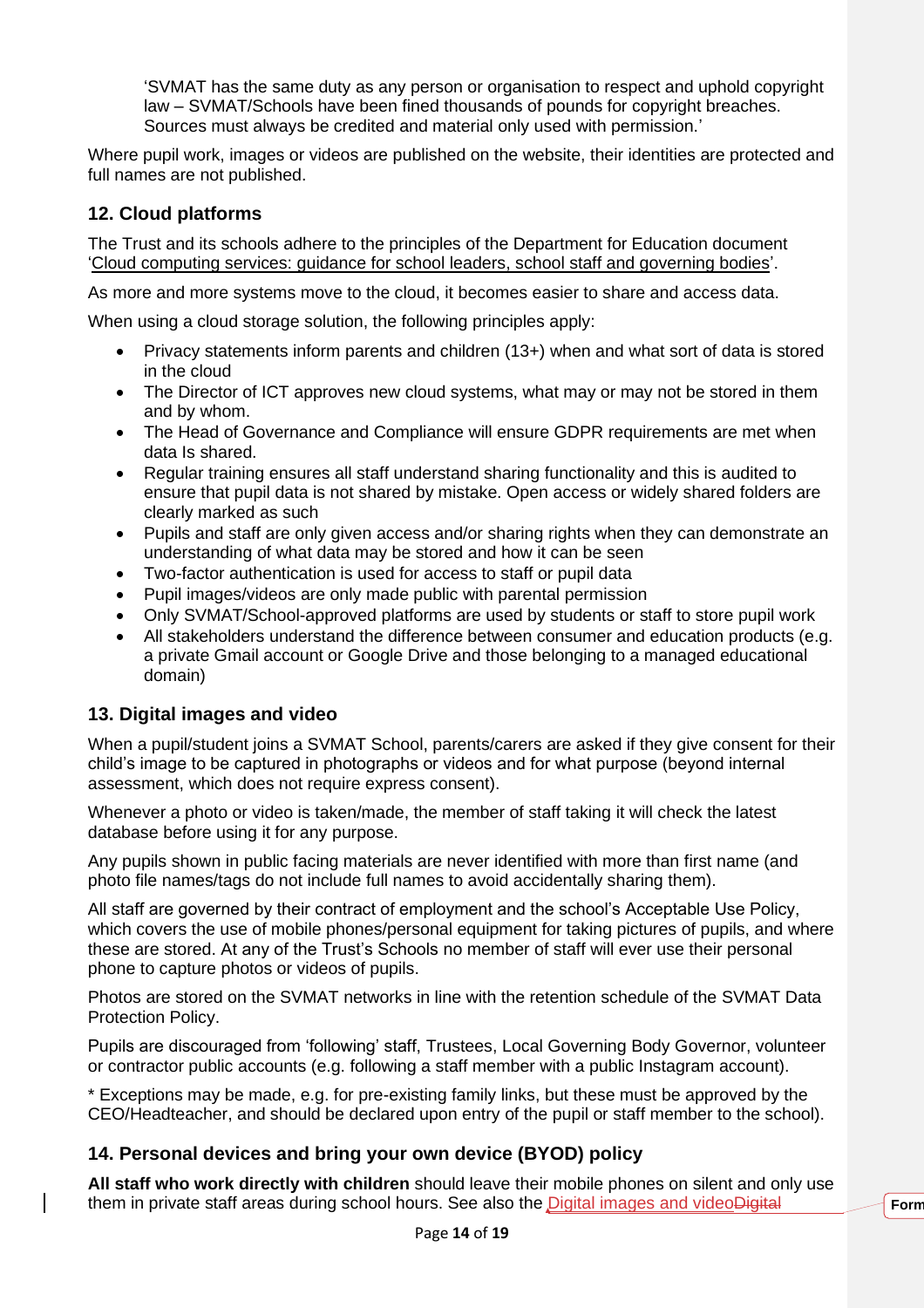[images and video](#page-13-3) section and **Error! Reference source not found.**Data protection and data security section. Child/staff data should never be downloaded onto a private phone. If a staff member is expecting an important personal call when teaching or otherwise on duty, they may leave their phone with the school office to answer on their behalf or ask for the message to be left with the school office.

**Volunteers, contractors, Trustees and Local Governing Body Governors** should leave their phones in their pockets and on silent. Under no circumstances should they be used in the presence of children or to take photographs or videos. If this is required (e.g. for contractors to take photos of equipment or buildings), permission of the CEO/Individual School Headteacher should be sought (the CEO/Headteacher may choose to delegate this) and this should be done in the presence of a member staff.

# <span id="page-14-0"></span>**15. Network / internet access on school devices**

**Pupils** are not allowed networked file access via personal devices. However, they are allowed to access the school wireless internet network for school-related internet use within the framework of the acceptable use policy. All such use is monitored.

**All staff who work directly with children** should leave their mobile phones on silent and only use them in private staff areas during school hours. See also the Digital images and videoDigital [images and video](#page-13-3) section and **Error! Reference source not found.**Data protection and data security section of this document. Child/staff data should never be downloaded onto a private phone.

**Volunteers, contractors, Trustees and Local Governing Body Governors** can access the guest wireless network but have no access to networked files/drives, subject to the acceptable use policy. All internet traffic is monitored.

**Parents** have no access to the school network or wireless internet on personal devices other than via Guest WiFi

#### <span id="page-14-1"></span>**16. Visits / events away from school**

For school visits /events away from school, teachers will be issued a school duty phone and this number used for any authorised or emergency communications with pupils/students and parents.

#### **17. Remote Learning**

In response to School Closures and the Pandemic SVMAT Schools have adopted various Remote Learning methods to deliver learning via 'live' lessons, recorded lessons or other platforms that support the teaching and learning for pupils.

These arrangements require staff, pupils and parents to follow clear procedures and practices that can be found on the School website under 'remote learning' policy.

#### <span id="page-14-2"></span>**18. Training**

All new staff members will receive training, as part of their induction, on safe internet use and online safeguarding issues including cyber-bullying and the risks of online radicalisation.

#### **Linked Policies**

Child Protection Policy Data Protection Policy Staff Code of Conduct

Remote Learning Policy (School specific)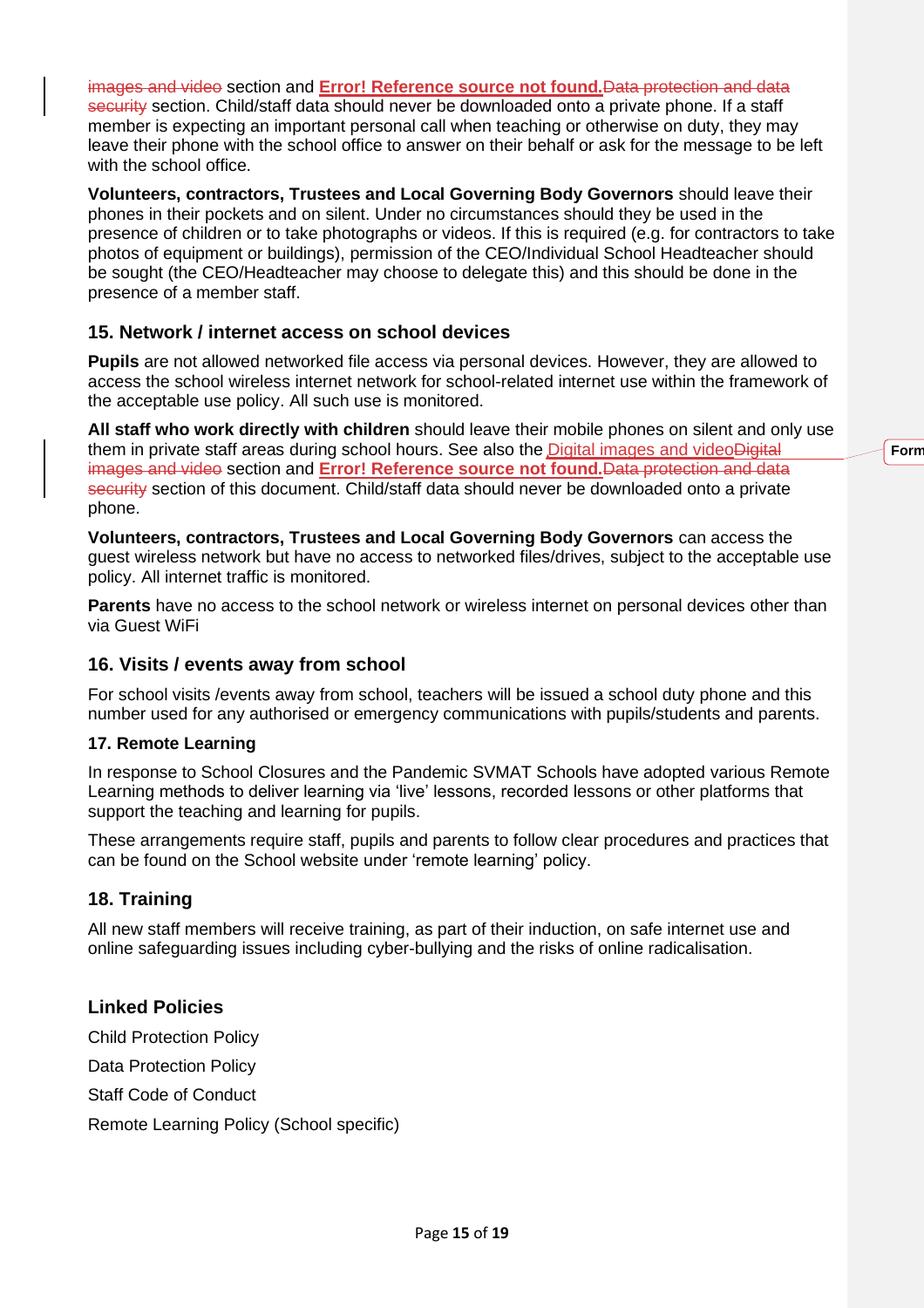#### <span id="page-15-0"></span>**Acceptable use of the SVMAT/School's ICT systems and internet: agreement for pupils and parents/carers**

#### **Name of pupil:**

ICT and the related technologies such as the internet and email are an important part of learning in our SVMAT/School.

We expect all Students to be responsible for their behaviour when using ICT and the Internet. It is essential that Students are aware of e-Safety and know how to stay safe when using any ICT.

Students are expected to discuss this policy with their parent or guardian and then to sign and follow the e-Safety Rules. Any concerns or explanation can be discussed with their class teacher or the e-Safety coordinator.

No student will have access to the internet unless they have returned a signed form, without exception. Any student who is subsequently disciplined for misuse of their network account, Internet or email privilege with have their access withdrawn in accordance with the school's e-safety policy. Parents will be informed of the nature of the offence, and Internet/email access may in some cases only be returned once the school and parents have agreed and a further consent form has been returned.

- I will only use the SVMAT/School's ICT systems including the internet, email, digital video etc for school purposes, and only when under the supervision of a member of staff.
- I will not attempt to download or install software on SVMAT/School technologies.
- I will only access the SVMAT/School network using my own user name and password and will not access any other user's files – If someone else finds out my password I will change it immediately.
- I will follow the SVMAT/School's ICT security system and not reveal my passwords to anyone, I will change my password regularly.
- I will not bring in any viruses or malicious programs using USB sticks or other removable media. I will ensure any files I bring to school are virus scanned before connecting them to the SVMAT/School network(s).
- I will only use my SVMAT/School email address for email communication between other students and staff.
- I will access any not non-SVMAT/School email accounts though the school network, such as Hotmail and Yahoo Mail.
- I will make sure that all ICT communications with Students, teachers or others is responsible.
- I will be responsible for my behaviour when using the Internet. This includes resources I access and the language I use.
- I will not deliberately browse, download or upload material that could be considered offensive or illegal. If I accidentally come across any such material I will report it immediately to my teacher or another member of staff.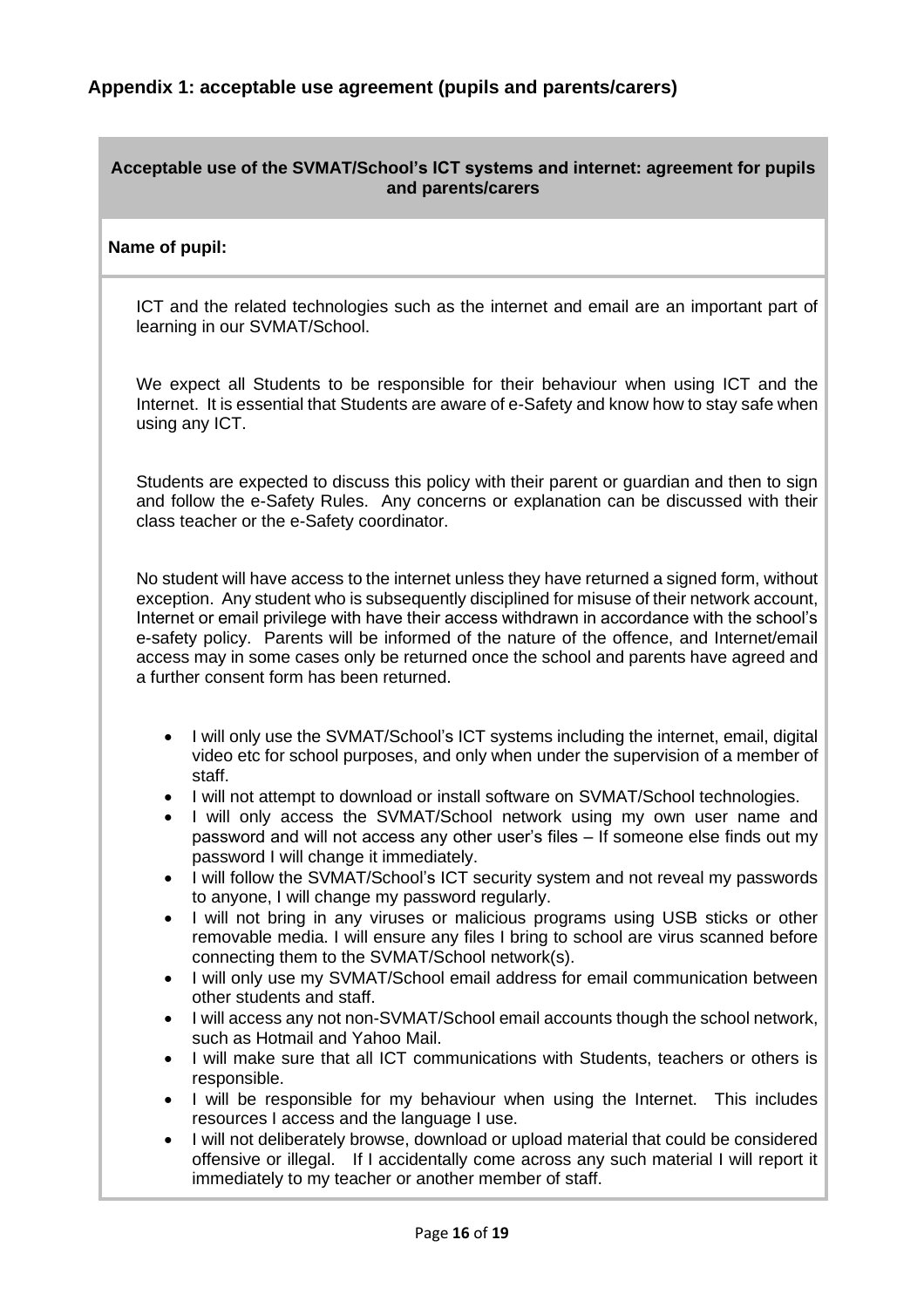| I will not send to Students, teachers or others material that could be considered<br>offensive or illegal.                                                                                                                                                                                                                                                                                                                                                                                                                                                                                                                                                                                                                                                                                                                                                                                                                                                                                                                                                                                                                                                                                                                                                                                                                                                                                                                                    |       |  |  |
|-----------------------------------------------------------------------------------------------------------------------------------------------------------------------------------------------------------------------------------------------------------------------------------------------------------------------------------------------------------------------------------------------------------------------------------------------------------------------------------------------------------------------------------------------------------------------------------------------------------------------------------------------------------------------------------------------------------------------------------------------------------------------------------------------------------------------------------------------------------------------------------------------------------------------------------------------------------------------------------------------------------------------------------------------------------------------------------------------------------------------------------------------------------------------------------------------------------------------------------------------------------------------------------------------------------------------------------------------------------------------------------------------------------------------------------------------|-------|--|--|
| I will not upload content to the SVMAT/School VLE (Where available) that may be<br>$\bullet$<br>offensive, or hurtful to any member of the SVMAT/School community.<br>I will not complete and send on-line forms without the permission from my teacher.<br>$\bullet$<br>I will not give out any personal information such as name, phone number or address.<br>$\bullet$<br>I will not use the SVMAT/School ICT systems to arrange to meet someone unless<br>this is part of a school project approved by my teacher.<br>I will not attempt to bypass the SVMAT/School internet filtering system.<br>$\bullet$<br>Images of pupils and/ or staff will only be taken, stored and used for SVMAT/School<br>$\bullet$<br>purposes in line with SVMAT/School policy and not be distributed outside the<br>SVMAT/School network.<br>I will respect the privacy and ownership of others' work on-line at all times.<br>$\bullet$<br>I will respect SVMAT/School technologies and understand I may be liable for any<br>$\bullet$<br>damage I cause to SVMAT/School equipment.<br>I understand that all my use of the Internet and other related technologies is<br>$\bullet$<br>monitored and logged and can be made available to my teachers.<br>I understand that these rules are designed to keep me safe and that if they are not<br>$\bullet$<br>followed, SVMAT/School sanctions will be applied and my parent/guardian may be<br>contacted. |       |  |  |
| Signed (pupil):                                                                                                                                                                                                                                                                                                                                                                                                                                                                                                                                                                                                                                                                                                                                                                                                                                                                                                                                                                                                                                                                                                                                                                                                                                                                                                                                                                                                                               | Date: |  |  |
| Parent/carer agreement: I agree that my child can use the SVMAT/School's ICT systems<br>and internet when appropriately supervised by a member of SVMAT/School staff. I agree to<br>the conditions set out above for pupils using the SVMAT/School's ICT systems and internet,<br>and for using personal electronic devices in school, and will make sure my child understands<br>these.                                                                                                                                                                                                                                                                                                                                                                                                                                                                                                                                                                                                                                                                                                                                                                                                                                                                                                                                                                                                                                                      |       |  |  |
| Signed (parent/carer):                                                                                                                                                                                                                                                                                                                                                                                                                                                                                                                                                                                                                                                                                                                                                                                                                                                                                                                                                                                                                                                                                                                                                                                                                                                                                                                                                                                                                        | Date: |  |  |
|                                                                                                                                                                                                                                                                                                                                                                                                                                                                                                                                                                                                                                                                                                                                                                                                                                                                                                                                                                                                                                                                                                                                                                                                                                                                                                                                                                                                                                               |       |  |  |

ī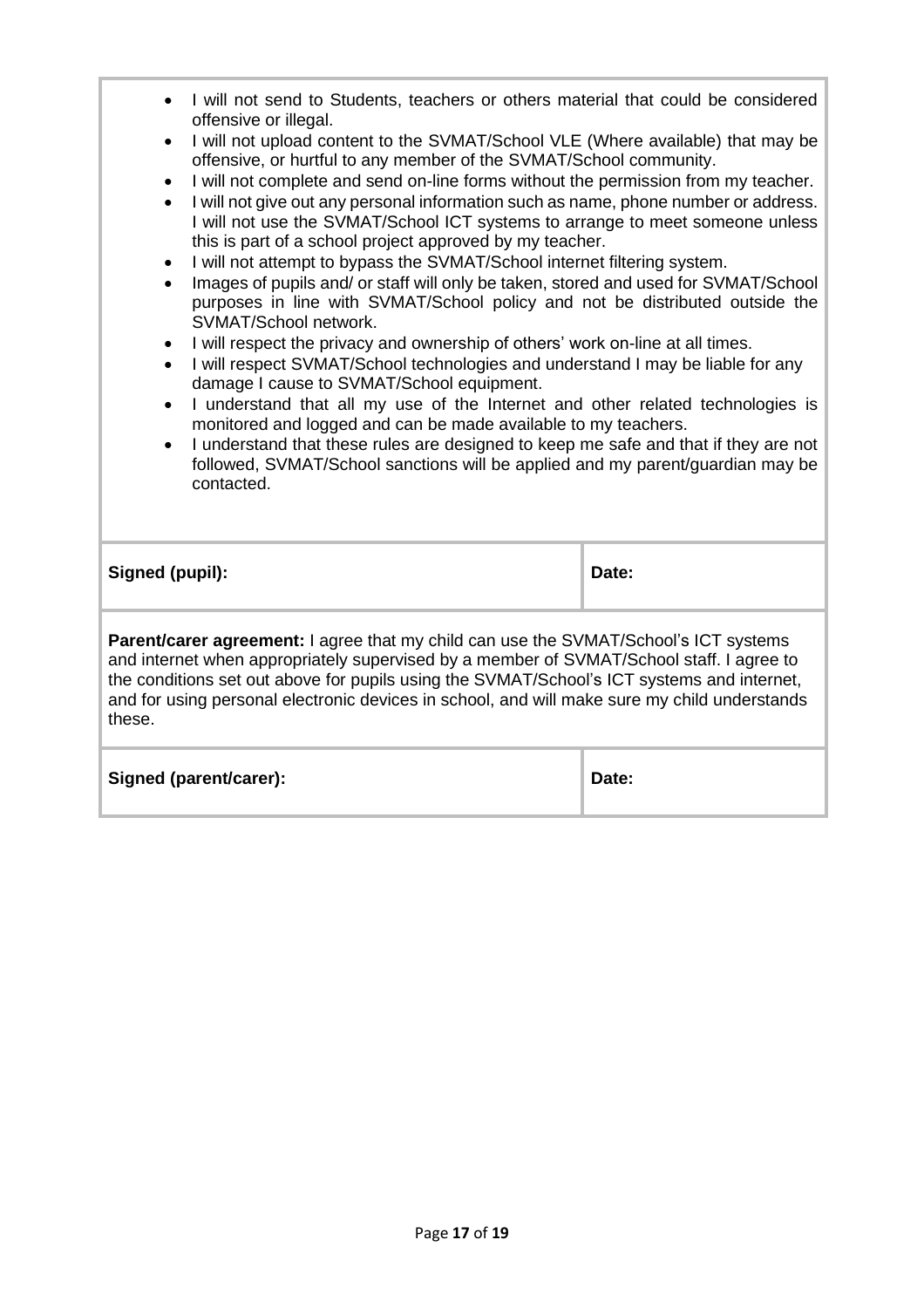#### <span id="page-17-0"></span>**Appendix 2: acceptable use agreement (Staff, Trustees, Local Governing Body Governors, Volunteers and Visitors)**

**Acceptable use of the SVMAT/School's ICT systems and the internet: agreement for Staff, Trustees, Local Governing Body Governors, Volunteers and Visitors**

**Name of Staff member/Trustee/Local Governing Body Governor/Volunteer/Visitor (Delete as Appropriate):** 

ICT and the related technologies such as email, the internet and mobile phones are an expected part of our daily working life in school.

This policy is designed to ensure that all Staff, Trustees, Local Governing Body Governors, Volunteers and Visitors are aware of their professional responsibilities when using any form of ICT. All Staff, Trustees, Local Governing Body Governors, Volunteers and Visitors are expected to sign this policy and adhere at all times to its contents.

Failure to follow this policy may result in disciplinary or other action in accordance with the SVMAT/School's e-safety policy.

- I will not engage in any activity that is illegal under UK or European law including but not limited to:
	- o Copyright Violation
	- o Introducing malicious programs into the school network
	- $\circ$  Using school systems to download, store, or distribute illegal software and media
	- $\circ$  Effecting security breaches. Security breaches include but are not limited to: accessing data which I am not the intended recipient; accessing a server or account without express authorisation; enabling another to gain access to data and systems without authorisation.
- I will only use the SVMAT/School's email / Internet / Intranet / Learning Platform and any related technologies for professional purposes or for uses deemed 'reasonable' by the CEO/Headteacher, Trust Board or Local Governing Body.
- I will not install software on any SVMAT/School device without authorisation.
- I will not attempt to bypass internet filtering systems or other network security systems.
- I understand that I cannot expect files stored on SVMAT/School servers/platforms or equipment will always be private. Due to the need to protect the SVMAT/School network's the confidentiality of information stored on any device belonging to the SVMAT/School cannot be guaranteed.
- I understand that authorised individuals within the SVMAT/School may monitor equipment, system and network traffic. Any unauthorised files found will be deleted without warning, and use in breach of this agreement will be reported to my line manager.
- I will comply with the ICT system security and not disclose any passwords provided to me by the school or other related authorities.
- I will only access the computer system with the login and password I have been given
- I will not access other network user's files unless specifically authorized to do so.
- I will ensure that all electronic communications with Students and staff are compatible with my professional role.
- I will only use the approved, secure email system(s) for any SVMAT/School business.
- I will not send to Students or colleagues material that could be considered offensive or illegal